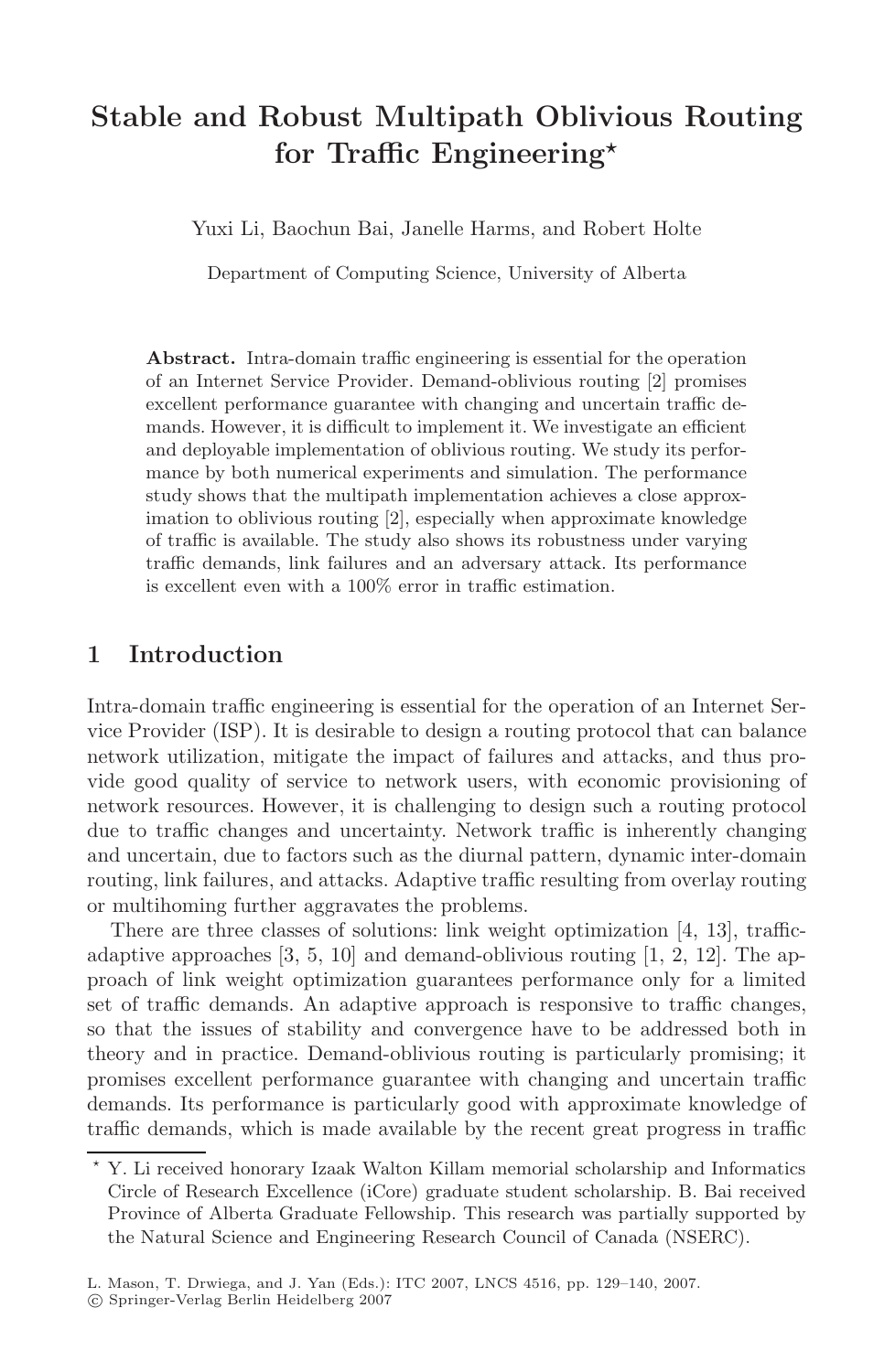estimation, e.g. [14]. In [12], the performance is optimized for expected scenarios and is guaranteed for unexpected scenarios.

However, it is difficult to implement oblivious routing in [2]. A straightforward implementation is for each node to forward incoming packets according to the routing fractions computed by [2]. However, without careful attention, such a distributed implementation may lead to loops. Furthermore, an oblivious routing may involve a large number of paths between each origin-destination (OD) pair, which requires a large number of labels in an MPLS deployment. It is thus desirable to route traffic on a small number of paths. However, since there are many paths between each OD pair, it may be difficult to select a small set of paths that gives good performance.

We investigate an efficient and deployable implementation of oblivious routing. We design MORE, Multipath Oblivious Routing for traffic Engineering, to obtain a close approximation to [2]. MORE achieves a very excellent performance guarantee when combined with approximate knowledge of traffic demands. However, it does not need frequent collection of network information like an adaptive approach. An oblivious routing guarantees the performance for much broader traffic variability. Oblivious routing optimizes a worst case performance metric. However, our empirical study will show that MORE achieves a performance close to the optimal. Its performance is excellent even with a 100% error in traffic estimation. In addition, as a quasi-static solution, MORE can be static on an hourly, multi-hourly or even daily basis. Thus, MORE is much less concerned with stability and convergence issues than an adaptive approach, which is responsive on a small time-scale, like seconds. MORE does not need changes to core routers, thus it can be efficiently implemented and gradually deployed.

We are the first to investigate a feasible implementation of demand-**oblivious** routing  $[2]$ . We design MORE, a multipath approximation to  $[2]$ . Through extensive numerical experiments and simulation, we show the excellent performance of MORE under varying traffic matrices, link failures and an adversary attack. Our work is complementary to [1, 2] and [12]. MORE is a promising option for traffic engineering, along with link weight optimization  $[4, 13]$  and adaptive approaches, like MATE [3], TeXCP [5] and [10].

## at https//www.scipedia.com to download the version without the watermark

A traffic matrix (TM) specifies the amount of traffic between each OD pair over a certain time interval. An entry  $d_{ij}$  denotes the amount of traffic for OD pair  $i \rightarrow j$ . The capacity of edge e is denoted as  $c(e)$ .

Routing. A routing specifies how to route the traffic between each OD pair across a given network. OSPF and IS-IS, two popular Internet routing protocols, follow a destination-based evenly-split approach. The MPLS architecture allows for more flexible routing. Both OSPF/IS-IS and MPLS can take advantage of path diversity. OSPF/IS-IS distributes traffic evenly on multiple paths with equal cost. MPLS may support arbitrary routing fractions over multiple paths. Our work is applicable to MPLS, which is widely deployed by ISPs.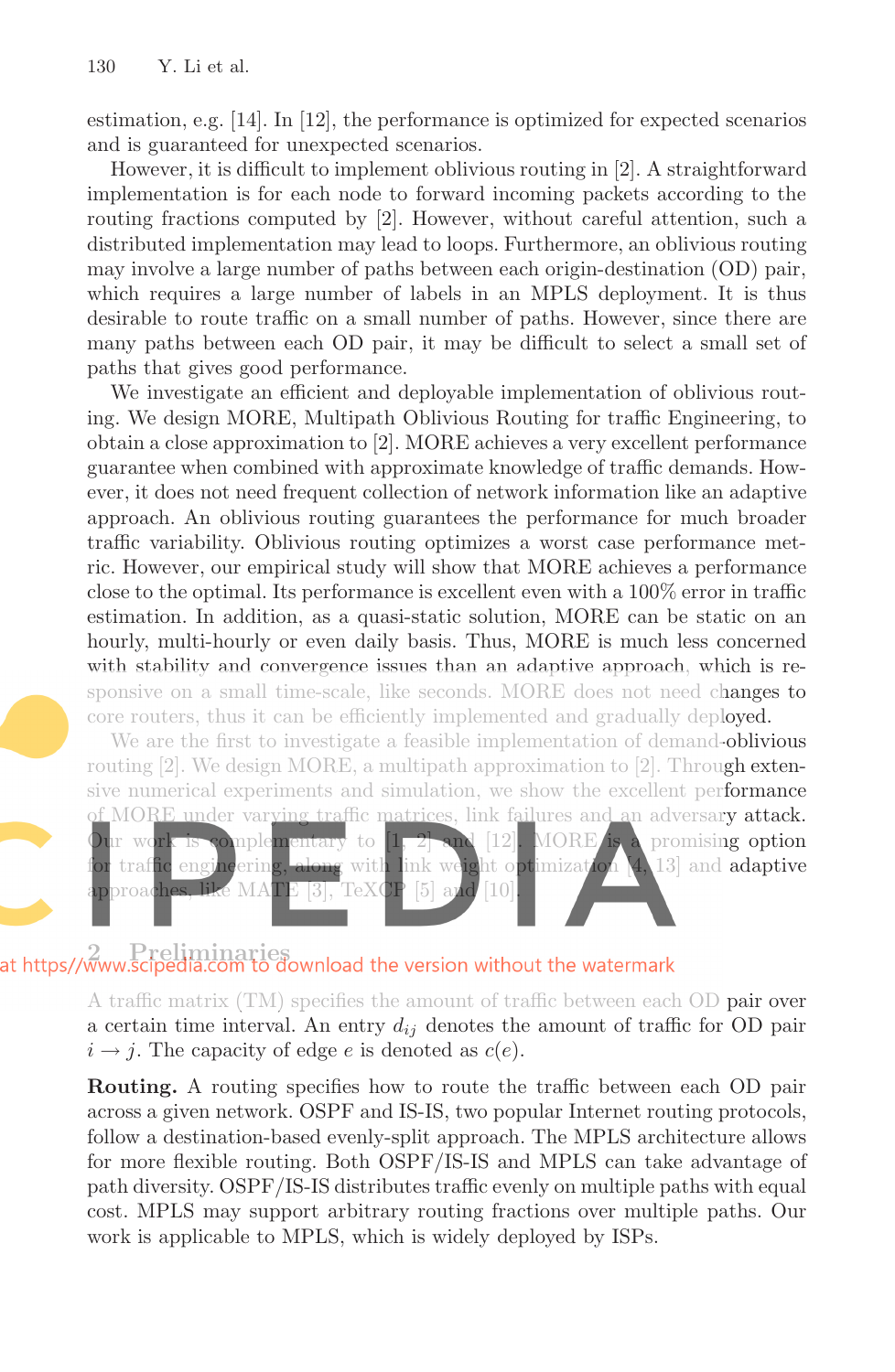An arc-routing  $f_{ij}(e)$  specifies the fraction of traffic demand  $d_{ij}$  on edge  $e$  [2]. An arc-routing is not readily implementable for either OSPF or MPLS.

Link Utilization. For a given arc-routing f and a given traffic demand tm, the maximum link utilization (MLU) measures the goodness of the routing, i.e., the lower the maximum link utilization, the better the routing:

$$
MLU_{\text{arc}}(\mathbf{tm}, \mathbf{f}) = \max_{e \in E} \sum_{i,j} d_{ij} f_{ij}(e) / c(e)
$$
 (1)

Given a TM  $tm$ , an *optimal arc-routing* minimizes the maximum link utilization:

$$
OPTU_{\text{arc}}(\mathbf{tm}) = \min_{f} \max_{e \in E} \sum_{i,j} d_{ij} f_{ij}(e) / c(e)
$$
 (2)

**Performance Ratio.** The routing computed by (2) does not guarantee performance for other traffic matrices. Applegate and Cohen [2] developed LP models to compute an optimal routing that minimizes the oblivious ratio with a weak assumption on the traffic demand. We present the metric of performance ratio.

For a given routing  $f$  and a given traffic matrix  $tm$ , the *performance ratio* is defined as the ratio of the maximum link utilization of the routing f on the traffic matrix tm to the maximum link utilization of the optimal routing for tm. The performance ratio measures how far routing  $f$  is from the optimal routing for traffic matrix tm.

$$
PERF(f, \{tm\}) = \frac{MLU(tm, f)}{OPTU_{\text{arc}}(tm)}
$$
 (3)

This applies to both an arc- and a path-routing, thus we do not add a **subscript** to MLU. The performance ratio is usually greater than 1. It is equal to 1 only when the routing **f** is an optimal routing for **tm**.

When we are considering a set of traffic matrices **TM**, the performance ratio



The performance ratio with respect to a set of traffic matrices is usually strictly greater than 1, since a single routing usually can not optimize link u**tilization**<br>www.scipedia.com to download the version without the watermark at https/ over the set of traffic matrices.

> When the set  $TM$  includes all possible traffic matrices,  $PERF(f, TM)$  is referred to as the oblivious performance ratio of the routing f. This is the worst performance ratio the routing f achieves with respect to all traffic matrices. An optimal oblivious routing is the routing that minimizes the oblivious performance ratio. Its oblivious ratio is the optimal oblivious ratio of the network.

## 3 Multipath Oblivious Routing for Traffic Engineering

As discussed in the Introduction, there are obstacles to the implementation of oblivious routing in [2], such as potential routing loops and a large number of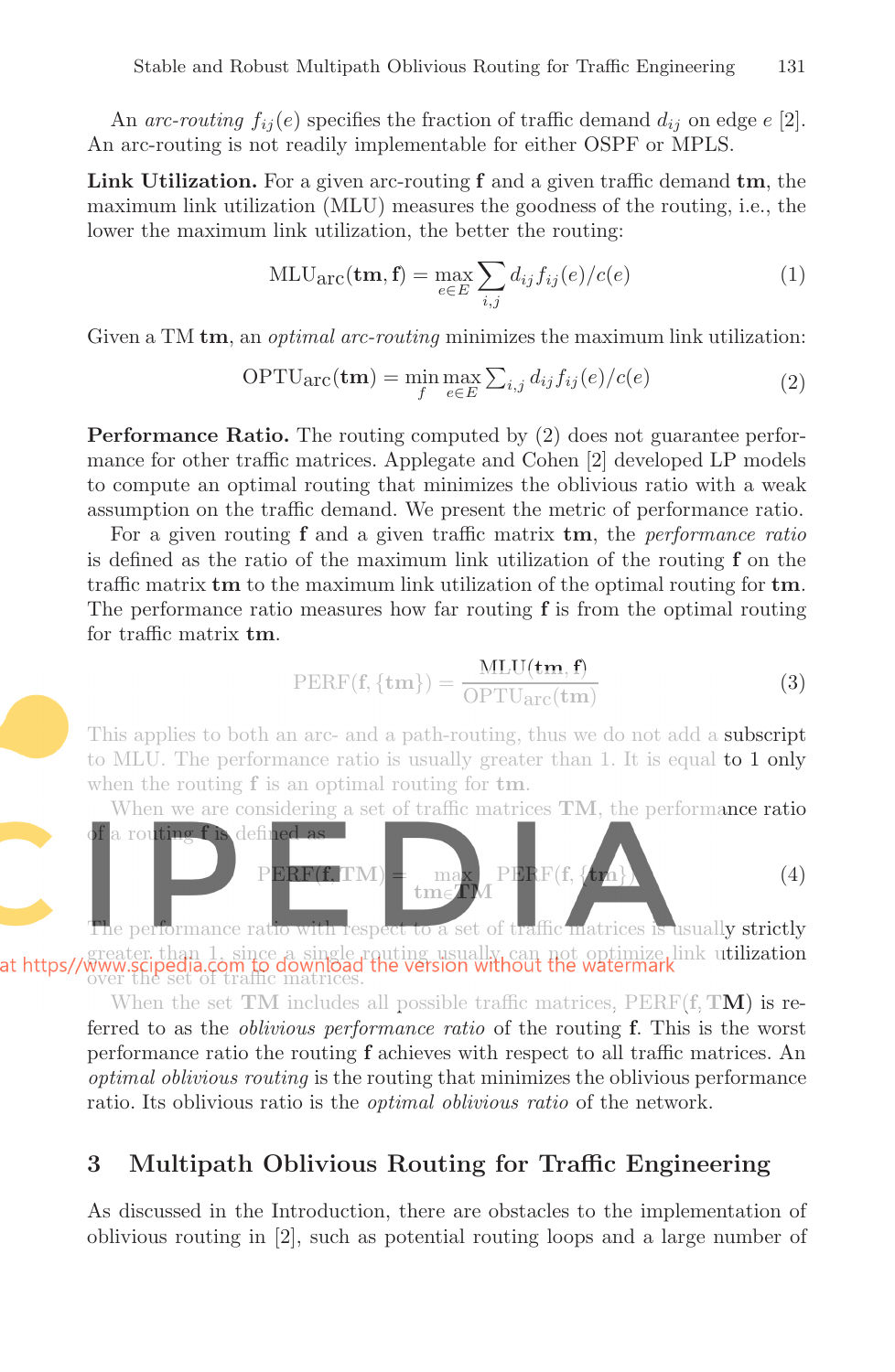MPLS labels. We investigate a deployable oblivious routing, MORE, Multipath Oblivious Routing for traffic Engineering.

We use a quasi-static routing, so that the fractions of traffic on the multiple paths between an OD pair do not change over a large time period, in contrast to an adaptive routing. As well, MORE alleviates the reliance on global network information: it can achieve excellent performance with a large time-scale traffic estimation, but it does not need to collect the instantaneous link load. The oblivious ratio can be computed by the reformulation of the oblivious routing on  $K$  paths in LP  $(12)$ , which gives the worst case performance guarantee.

## 3.1 Multipath Routing

Each OD pair  $i \rightarrow j$  is configured with up to  $K_{ij}$  paths. For notational brevity, we use K paths for each OD pair. The set of paths for OD pair  $i \rightarrow j$  is denoted as  $P_{ij} = \{P_{ij}^1, ..., P_{ij}^K\}$ . A multipath routing computes, for each OD pair  $i \to j$ , a routing fraction vector, defined as  $\langle f_{ij}^1, ..., f_{ij}^K \rangle$ ,  $\sum_k f_{ij}^k = 1, f_{ij}^k \ge 0$  on the set of paths for OD pair  $i \to j$ . A path-routing  $f_{ij}^k$  specifies the fraction of traffic demand  $d_{ij}$  on path  $P_{ij}^k$ . A path-routing is readily implementable for MPLS. Given path-routing  $f$  and traffic demand  $tm$ , the maximum link utilization is:

$$
MLU_{path}(\mathbf{tm}, \mathbf{f}) = \max_{l \in E} \sum_{ij} d_{ij} \sum_{k} \delta_{ij}^{k}(l) f_{ij}^{k}/c(l)
$$
(5)

Here  $\delta_{ij}^k(l)$  is an indicator function, which is 1 if  $l \in P_{ij}^k$ , 0 otherwise. We use  $l \in P_{ij}^k$  to denote edge l is on path  $P_{ij}^k$ . Given tm, an *optimal path-routing* that minimizes the maximum link utilization is:

$$
\text{OPTU}_{\text{path}}(\text{tm}) = \min_{\mathbf{f}} \max_{l \in E} \sum_{ij} d_{ij} \sum_{k} \delta_{ij}^{k}(l) f_{ij}^{k}/c(l) \tag{6}
$$



links and flow conservation constraints are at each node for each OD pair. In at https//www.scipedia.com.to downloachthe.version without the watermark.servation constraints are implicitly satisfied on each path. We start with the case in which there is approximate knowledge of traffic demand.

Similar to Applegate and Cohen [2], the optimal oblivious routing can be obtained by solving an LP with a polynomial number of variables, but infinitely many constraints. With the approximate knowledge that  $d_{ij}$  is in the range of  $[a_{ij}, b_{ij}]$ , we have the "master LP":

 $\min r$  $r,f,d$ f is a path-routing  $\forall$  edges  $l, \forall \alpha > 0 : \forall$  TMs tm with  $\text{OPTU}_{\text{arc}}(\text{tm}) = \alpha, a_{ij} \le d_{ij} \le b_{ij}$ :  $\sum_{ij} d_{ij} \sum_{k} \delta_{ij}^{k}(l) f_{ij}^{k}/c(l) \leq \alpha r$ (7)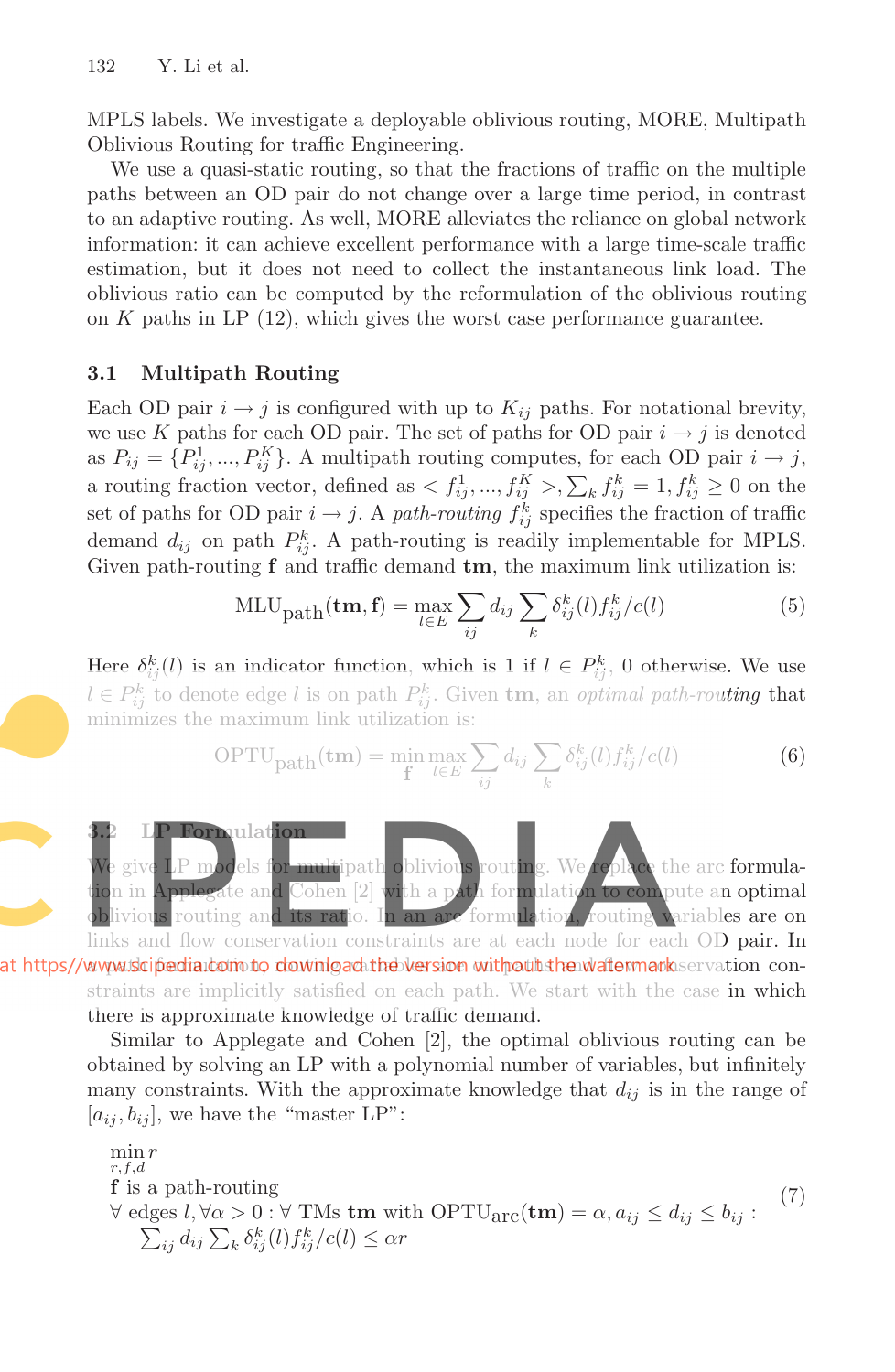The oblivious ratio is invariant with the scaling of TMs or the scaling of the edge capacity. Thus, when computing the oblivious ratio, it is sufficient to consider TMs with  $\text{OPTU}_{\text{arc}}(\mathbf{tm}) = 1$ . Another benefit of using TMs with  $\text{OPTU}_{\text{arc}}(\text{tm}) = 1$  is that the objective of the LP, the oblivious ratio r, is equal to the maximum link utilization of the oblivious routing.

Since the oblivious ratio  $r$  is invariant with respect to the scaling of TMs, we can consider a scaled TM  $\tan \alpha = \lambda \cdot \tan$ . With  $\lambda = 1/OPTU_{\text{arc}}(\tan)$ , we have  $\text{OPTU}_{\text{arc}}(\mathbf{tm}') = 1.$  Under these conditions, the master LP (7) becomes:

 $\min r$  $r,f,d$ f is a path-routing  $\forall$  edges  $l : \forall$  TMs **tm** with  $\text{OPTU}_{\text{arc}}(\text{tm})=1, \lambda > 0, \lambda a_{ij} \leq d_{ij} \leq \lambda b_{ij}$ :  $\sum_{ij} d_{ij} \sum_{k} \delta_{ij}^{k}(l) f_{ij}^{k}/c(l) \leq r$ (8)

For the condition " $\forall$  TMs tm with OPTU<sub>arc</sub>(tm) = 1", we need the flow definition on edges. Flow g is defined as,

$$
\begin{cases}\n\forall \text{ pairs } i \to j, k \neq i, j : \sum_{e \in out(k)} g_{ij}(e) - \sum_{e \in in(k)} g_{ij}(e) = 0 \\
\forall \text{ pairs } i \to j : \sum_{e \in out(j)} g_{ij}(e) - \sum_{e \in in(j)} g_{ij}(e) + d_{ij} = 0 \\
\forall \text{ pairs } i \to j, \forall \text{ edges } e : g_{ij}(e) \ge 0, d_{ij} \ge 0\n\end{cases}
$$
\n(9)

LP formulations can be simplified by collapsing flows  $g_{ij}$  on an edge e with the same origin by  $g_i(e) = \sum_j g_{ij}(e)$ .

Given a path-routing  $\mathbf{f}$ , the constraint of the master LP  $(8)$  can be checked by solving the following "slave  $LP$ " for each edge  $l$  to examine whether the **objective** is  $\leq r$  or not. In (10), routing  $f_{ij}^k$  are constant and flow  $g_{ij}(e)$ , demand  $d_{ij}$  and  $\lambda$  are variables.



 $\forall$   $\text{ pairs } i \rightarrow j : d_{ij} \geq 0, g_{ij}^k \geq 0, \lambda > 0$  at https//www.scipedia.com to download the version without the watermark (10)

> The flow conservation constraint is relaxed from equality to  $\leq 0$ , which allows for OD pair  $i \rightarrow j$  to deliver more flow than demanded, and does not affect the maximum link utilization of 1. The constraints of LP (10) guarantee the traffic can be routed with maximum link utilization of 1.

> The dual of LP (10) is LP (11). To help make the derivation of the dual LP (11) clearer, we use leftarrow  $\Leftarrow$  to indicate dual variables corresponding with primal constraints in LP (10). In dual LP (11), we indicate primal variables corresponding to dual constraints.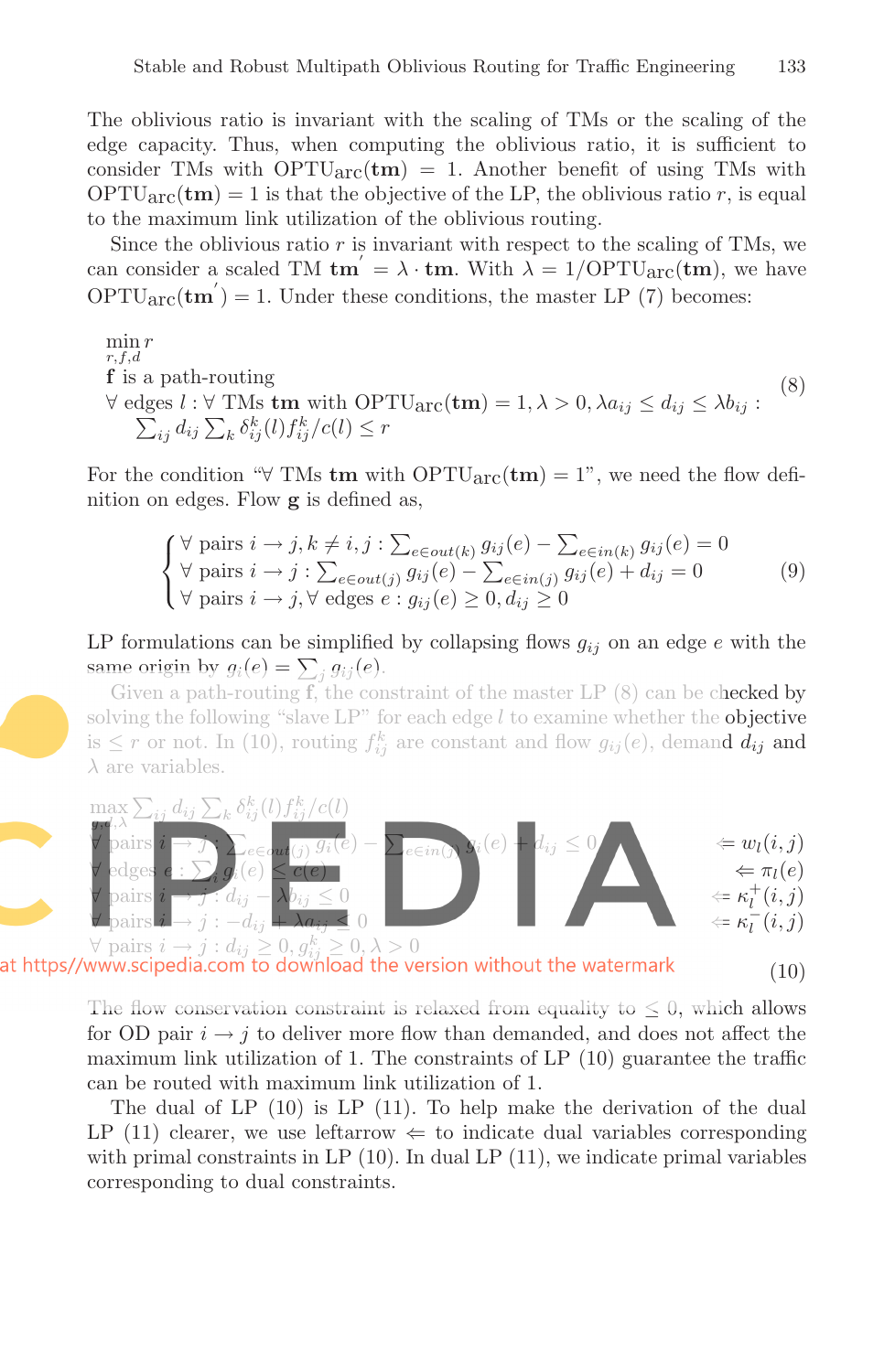$$
\min_{\pi, w, \kappa^+, \kappa^-} \sum_{e} c(e)\pi_l(e)
$$
\n
$$
\forall \text{ pairs } i \to j : w_l(i, j) + \kappa_l^+(i, j) - \kappa_l^-(i, j) \ge \sum_k \delta_{ij}^k(l) f_{ij}^k/c(l) \qquad \Leftarrow d_{ij}
$$
\n
$$
\forall \text{ nodes } i, \forall \text{ edges } (u, v) : \pi_l(u, v) + w_l(i, u) - w_l(i, v) \ge 0 \qquad \Leftarrow g_i(u, v)
$$
\n
$$
\sum_{i,j} \{a_{ij} \kappa_l^-(i, j) - b_{ij} \kappa_l^+(i, j)\} \ge 0 \qquad \Leftarrow \lambda
$$
\n
$$
\forall \text{ edges } e : \pi_l(e) \ge 0
$$
\n
$$
\forall \text{ pairs } i \to j : w_l(i, j) \ge 0, \kappa_l^+(i, j) \ge 0, \kappa_l^-(i, j) \ge 0
$$
\n
$$
\forall \text{ nodes } i : w_l(i, i) = 0, \kappa_l^+(i, i) = 0, \kappa_l^-(i, i) = 0
$$
\n(11)

According to the LP duality theory, the primal LP and its dual LP have the same optimal value if they exist. That is, LP (10) and LP (11) are equivalent. Because LP (11) is a minimization problem, we can use its objective in place of the objective of LP (10) in the " $\leq r$ " constraints of LP (8). Replacing the constraint in the master LP  $(8)$  with LP  $(11)$ , we obtain a single LP to compute the oblivious performance ratio using  $K$  paths.



#### at https//Www.scipedial.com to download the version with out the watermark le-paths selection for each OD pair, to achieve a low oblivious ratio.

In sp $K$ , we select  $K$  shortest paths w.r.t. hop count for each OD pair.

In  $m\ddot{x}$ , we first find K shortest paths with respect to hop count, as in spK. These shortest paths serve as base paths. Then, we sort the  $K$  paths in increasing order of their hop counts. After that, for each shortest path, we search for its edge-disjoint paths and record them, until  $K$  paths are found. Long paths are not preferred, so that we only search for disjoint paths that are not M hop longer than the base paths  $(M = 3)$ . We use the name "mixK" to reflect that it is a mixture of shortest paths and their disjoint paths. We find K shortest paths first, in case none of them has an eligible disjoint path. In this case, the K shortest paths are chosen as the mixK paths.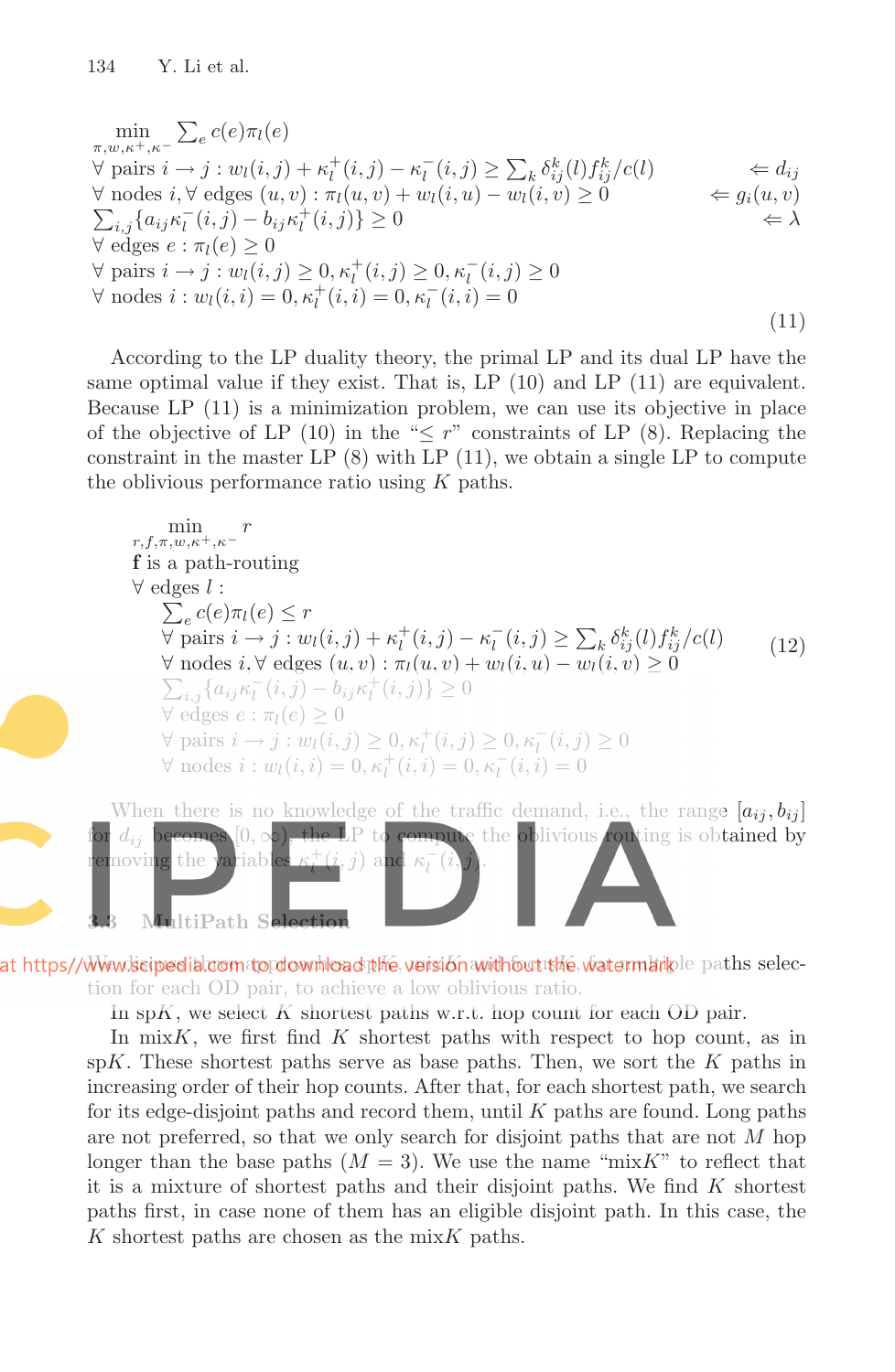The method focus K is based on our previous work [7], where we design a method to implicitly reduce the the number of paths and path lengths, with only negligible increase of the oblivious ratio. The basic idea is to put a penalty on using an edge far away from the shortest path for an OD pair. Thus, this method essentially focuses on short paths for each OD pair. We make an extension to [7] by considering range restrictions on traffic demands.

After computing the modified oblivious routing using the extended LP to [7], we extract  $K$  paths. In the performance study, we extract up to 20 shortest paths from the resultant oblivious routing with routing fractions  $\geq 0.001$ .

## 4 Performance Study

We evaluate the performance of MORE by numerical experiments and simulation. We use the oblivious ratio of a routing and the maximum link utilization (MLU) a routing incurs as performance metrics. We solve LPs with CPLEX.<sup>1</sup>

Topology. ISP topologies and traffic demands are regarded as proprietary information. The Rocketfuel project [11] deployed new techniques to measure ISP topologies and made them publicly available. The OSPF weights on the links are also provided. The capacities of links are assigned according to the CISCO heuristics as in [2], referred to as InvCap, i.e., the link weight is inversely proportional to the link capacity. POP 12 is the tier-1 ISP topology in Nucci et al. [8], with the scaled link capacity provided in [8]. We also use random topologies generated by GT-ITM.<sup>2</sup>

Gravity TM. Similar to  $[2, 5]$ , we use the Gravity model  $[14]$  to determine the estimated traffic matrices. The Gravity model is developed in [14] as a fast and accurate estimation of traffic matrices, in which, the traffic demand **between** 

OD pair is proportional to the product of the traffic flowing into/out of the origin/the destination. We use a heuristic approach similar to that in [2], in which the volume of traffic flowing into/out of a POP is proportional to the combined capacity of links connecting with the POP. Then we extrapolate a complete Gravity TM.

at https//www.soipedia.com. to clownload the version without the Watermark  $[8]$  to generate synthetic TMs. In the first step, we generate traffic entries using a log-normal distribution. Then these entries are associated with OD pairs according to a heuristic approach similar to that recommended in [8]. That is, OD pairs are ordered by the first metric of their fan-out capacities. The fan-out capacity of a node is the sum of the capacities of links incident with it. The fan-out capacity of an OD pair is the minimum of the fan-out capacities of the two nodes. Ties are broken by the second metric of connectivity, defined as the number of links incident to a node. Similarly, the minimum is taken for the two nodes.

<sup>1</sup> Mathematical programming solver. http://www.cplex.com

<sup>2</sup> http://www.cc.gatech.edu/projects/gtitm/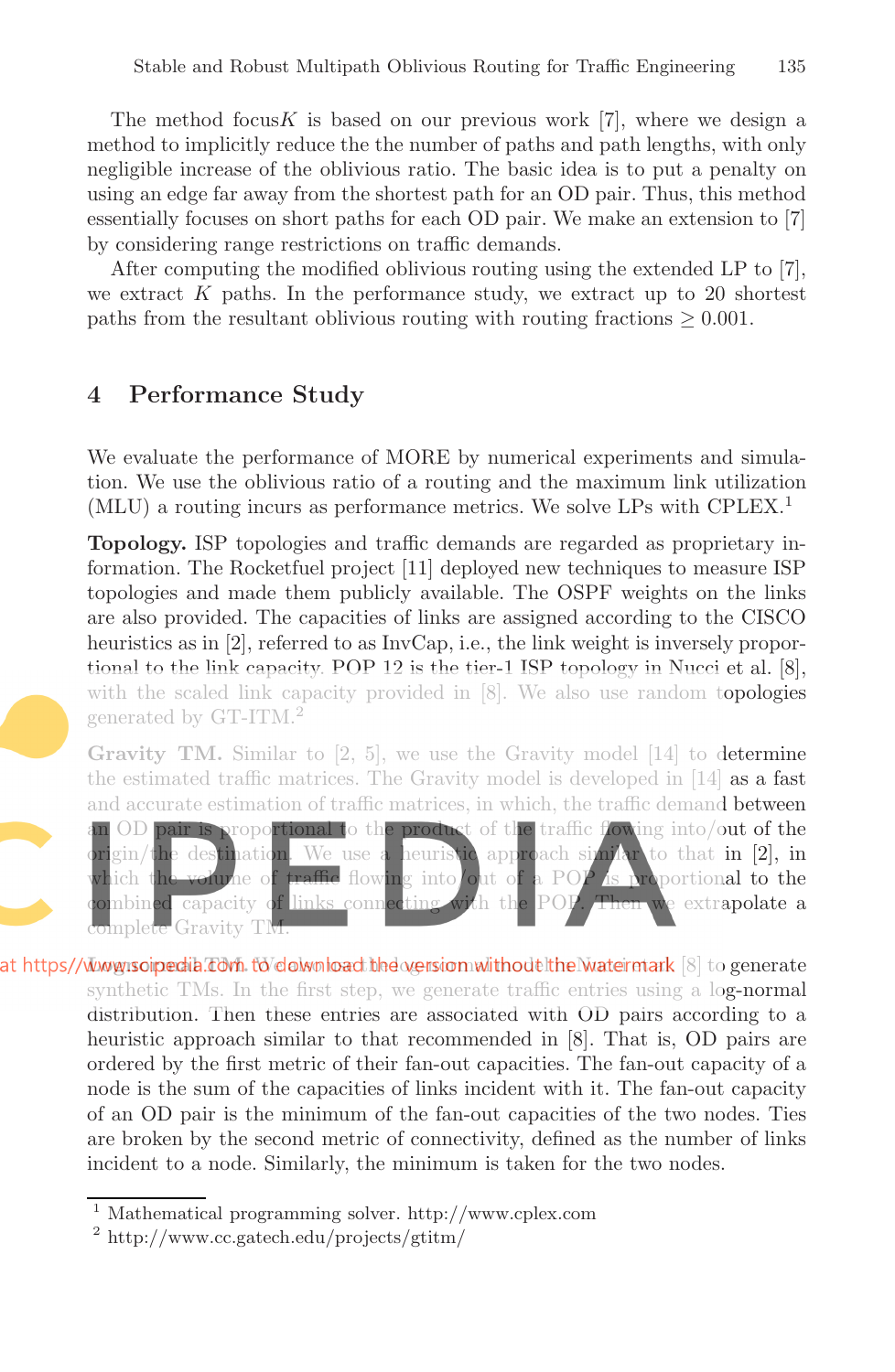Similar to [2], in the experiments, when approximate knowledge is available, we consider a base TM, with the entry  $d_{ij}$  for OD pair  $i \rightarrow j$ , and an error margin  $w > 1$ , so that the traffic for  $i \to j$  is in the range of  $[d_{ij}/w, w * d_{ij}]$ .

#### 4.1 MultiPath Selection

First, we study the performance of the path selection methods, namely, spK,  $\max K$  and focus K. The benchmark is the method in Applegate and Cohen [2], which can achieve the lowest oblivious ratio for a given topology. Hereafter, we refer to the method in Applegate and Cohen  $[2]$  as **AC**. Recall that it is non-trivial to implement the routing computed by AC. Thus a close multipath approximation to AC is desirable.

In Figure 1, we show the performance of the various path selection methods, when approximate knowledge of the TM is available, with a Gravity base TM and  $w = 2.0$ . For AS 1755, all path selection methods have good performance when the error margin is small, with sp20 jumping up when error margin increases and mix20 maintaining the best performance. For AS3967 and AS6461, focus20 has overall good performance. For POP12 (see [6]),  $spK$  and  $mixK$ , for  $K = 10, 20$ , have similar results, with performance very close to AC.



can be interpreted as a tolerance of 100% error in traffic estimation.

#### 4.2 Simulation

We analyze the performance of LP models for MORE in previous sections. In this section, we study the performance of MORE using packet-level simulation with  $NS2<sup>4</sup>$ . We implement the robust weighted hashing by Ross [9], so that traffic can be split into multiple paths according to the routing fraction of each path.

See [6] also for numerical experiments on link failures and adversary attacks.

 $4 \text{ http://www.isi.edu/nsnam/ns/}$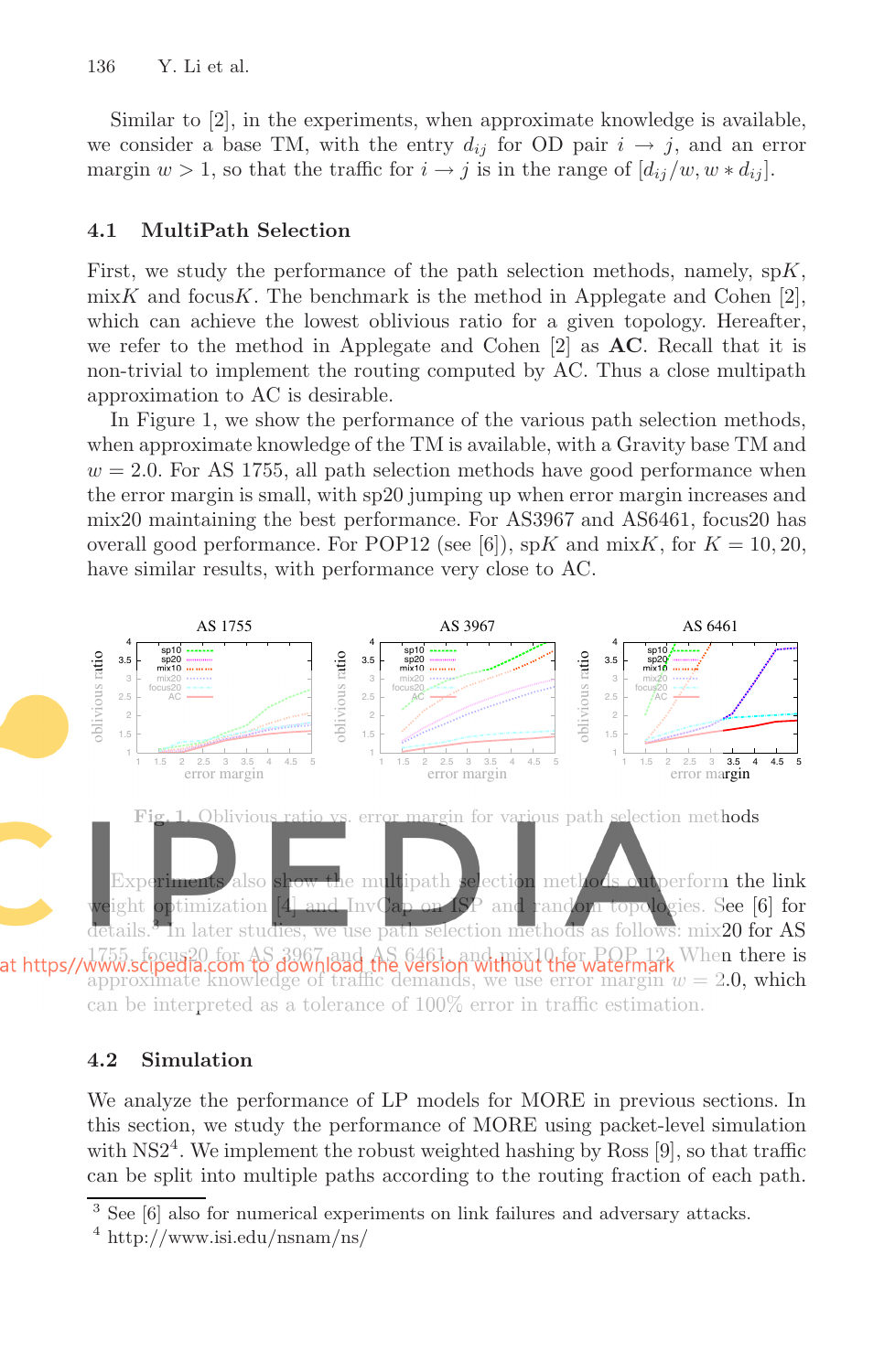We use either the Gravity or the Lognormal model to generate synthetic TMs. Then, with the synthetic TMs, we generate Pareto traffic to obtain variability in the actual traffic. Note that although a TM may not change, traffic varies due to the Pareto distribution. For every 0.5 second, we average the link utilization and take the maximum to obtain the maximum link utilization (MLU).

Robust under varying TMs and routings. MORE is a quasi-static solution, it may have to change the routing when necessary. We attempt to study the robustness of MORE over changing TMs and routings by simulation. We generate 10 Lognormal TMs [8]. Each TM lasts 10 seconds. MORE computes an optimal multipath oblivious routing for a given TM with error margin  $w = 2.0$ . Thus there are potentially different routings for different TMs. Adaptive K computes an optimal routing with K-shortest paths for each TM, with  $K = 20$ . We assume both MORE and adaptive K know a new TM and reoptimize the routing for it instantaneously. Adaptive K represents an adaptive scheme on  $K$ -shortest paths that can respond to traffic changes without any delay, i.e., it is an unachievable best case for adaptive schemes.

Results are shown in Figure 2.<sup>5</sup> We scale the TMs, so that optimal arc-routings of these TMs have the same MLU. The results show that MORE incurs similar MLUs over varying TMs and routings. We also observe that MORE achieves similar performance to adaptive K. MORE also has similar performance for AS 6461 and POP 12, see [6].



at https//www.scipedia.com to download the version without the watermark

TeXCP vs. MORE. We compare MORE with TeXCP, an adaptive multipath routing approach [5]. TeXCP collects network load information and adjusts routing fractions on pre-selected multiple paths for each OD pair to balance the network load. TeXCP also uses MLU as the performance metric. For comparison with TeXCP, we set link capacity in a way similar to [5], i.e., links with highdegree nodes have large capacity and links with low-degree nodes have small capacity. We use the setting for TeXCP as suggested in [5]. Traffic is generated according to a Gravity TM. During time intervals [25, 50] and [75, 100],

 $5$  For Figure 2 and 5, there are downward spikes for both adaptive K and MORE. These are due to the transition of stopping and starting TMs.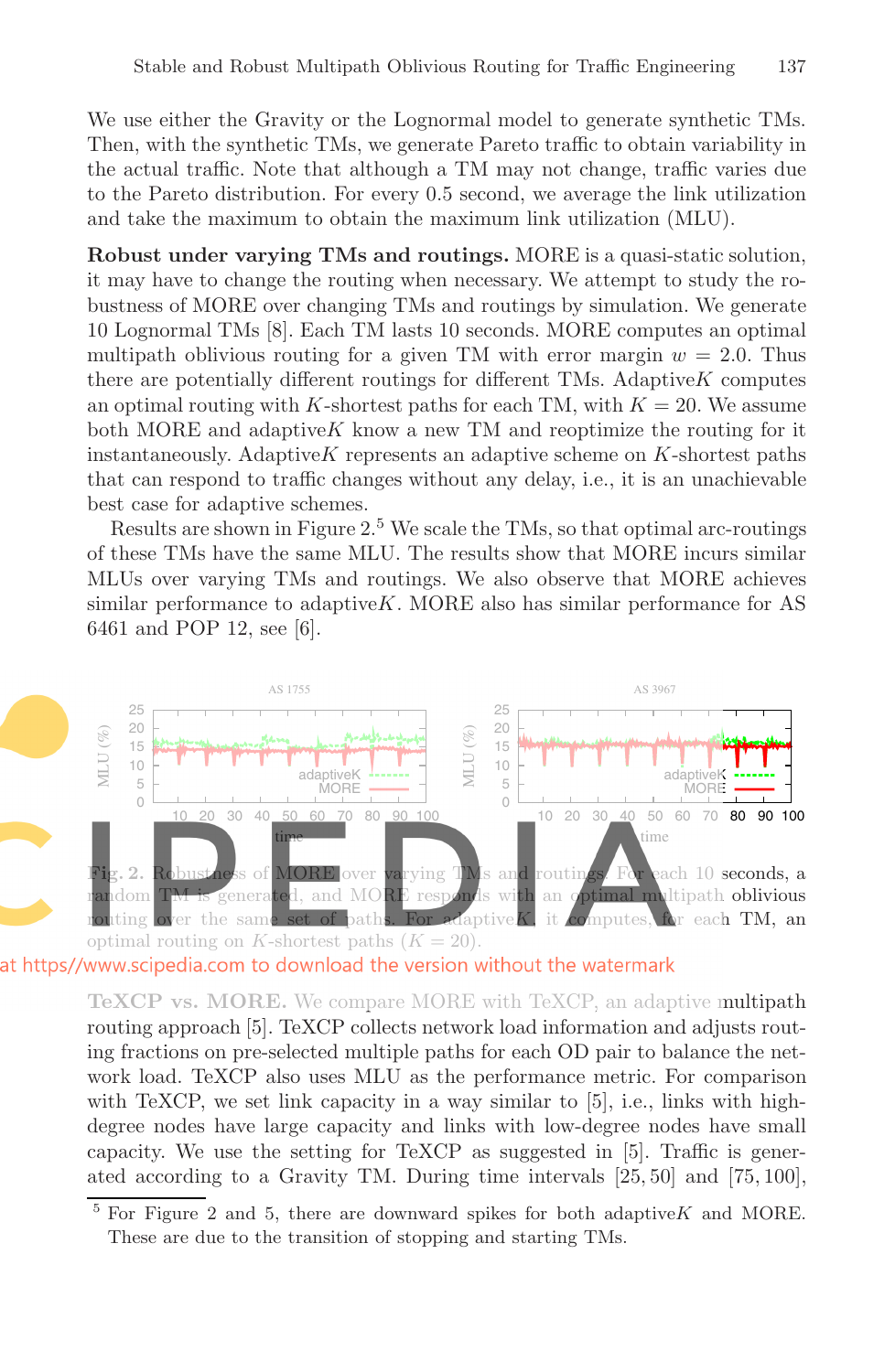

Fig. 3. TeXCP vs. MORE. During time interval [25,50] and [75,100], extra random traffic is generated.

the traffic volume is doubled for each OD pair. Figure 3 shows the comparison results. We show the results after 10 seconds, so that TeXCP may have passed the "warm-up" phase. We see both TeXCP and MORE respond to traffic increases. The results show that MORE has a comparable performance to TeXCP. When TeXCP is in the transition of adapting to its optimal routing, MORE may have better performance, e.g. in the time interval [25, 50] for AS 1755. However, TeXCP may adapt to a better routing than MORE, e.g., in the time interval [75, 100] for AS 3967. MORE, being oblivious to traffic changes, saves resources consumed by TeXCP for frequently collecting network information. MORE has similar performance for AS 6461 and POP 12, see [6]. With a longer time period (35 seconds) for the "warm-up", TeXCP has similar performance.



at https//www.scipedia.com to download the version without the watermark<br>Link failure. We study the robustness of MORE over link failures using simu-

lation. We investigate two restoration strategies: *reoptimization* and *augmenta*tion. In reoptimization, we reoptimize multipath oblivious routing for the new topology after link failures occur. In augmentation, we reoptimize only for the affected OD pairs, which use the link(s) with failure. At each 10's second, a random link failure occurs with 20% link capacity reduction. After each link failure, the augmentation strategy for failure restoration is used to optimize the oblivious routing for the affected paths. The TM keeps unchanged, generated according to a Gravity TM. Figure 4 shows the results. We observe that the networks have rather stable performance, after several consecutive link failures. Reoptimization has similar performance.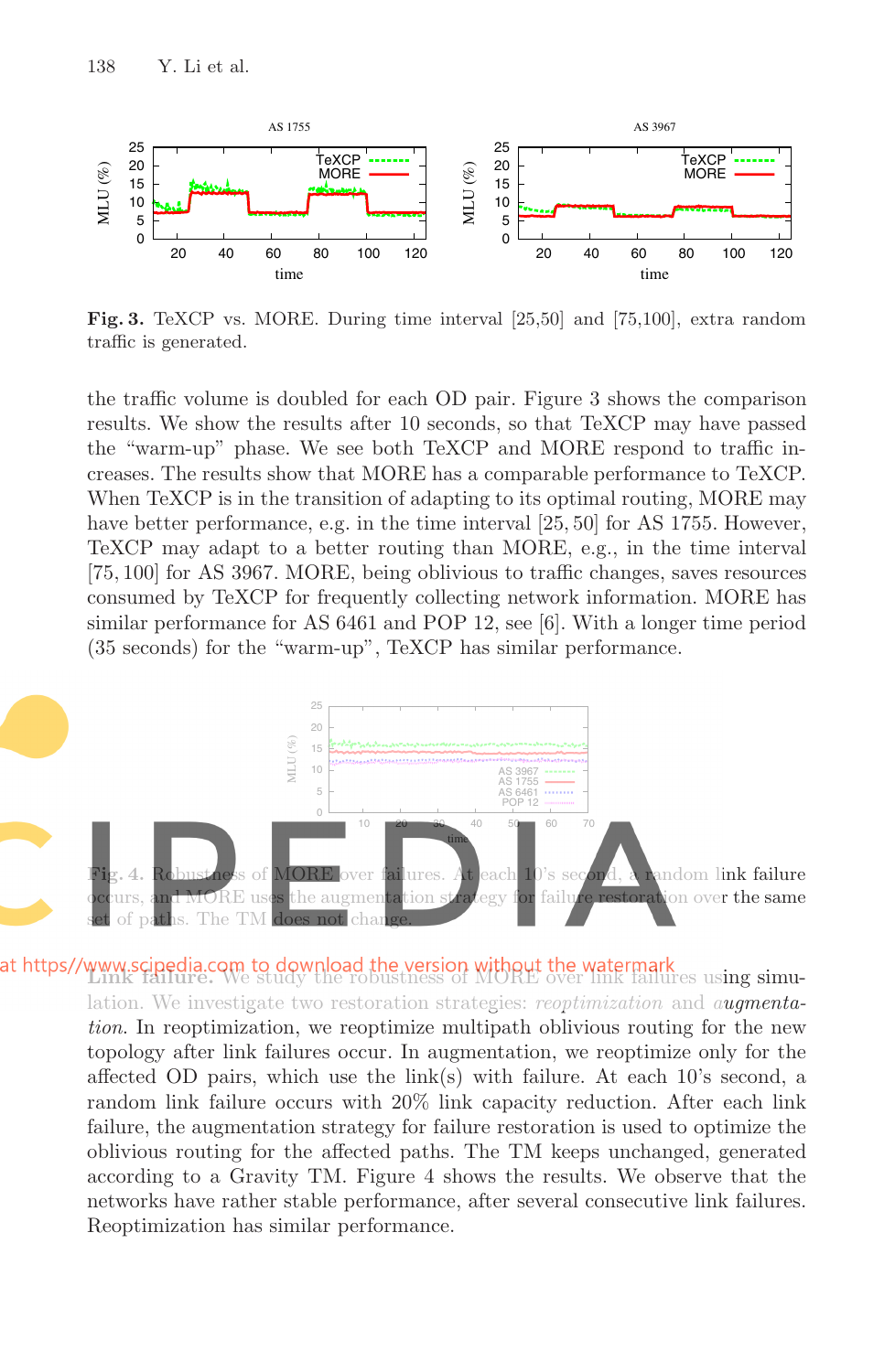Adversary attack. We introduce an attack which can exploit a routing f, by generating a TM for f to incur a high MLU. We will show that an oblivious routing is robust to such an attack. However, an adaptive routing may suffer much higher MLU. An adversary TM can be obtained using LP (10).

We compare MORE and adaptive K under an adversary attack.<sup>6</sup> Adaptive K computes an optimal routing on K-shortest paths  $(K = 20)$  for a given TM. An adversary attack can exploit an adaptive routing for the last TM, by generating a new TM. MORE does not change paths and routing fractions.

The simulation runs in iteration, each with 20 seconds. For the first 10 seconds, adaptive K encounters an adversary attack; while for the second 10 seconds, it uses the optimal routing for the adversary in the last 10 seconds. We assume adaptive K can know the exact TM, and deploys the new optimal routing instantaneously in the middle point of an iteration. The oblivious routing does not change over the whole run of the simulation.

The results are shown in Figure 5. When adaptive K is under the adversary attack, it has much larger MLU than MORE. However, when adaptiveK operates in optimal, its performance is comparable to or slightly better than that of MORE. The results show that, MORE is robust under an adversary attack, and it has a performance close to adaptive K when adaptive K is not under attack. More has similar performance for AS 6461 and POP 12, see [6].



Fig. 5. AdaptiveK vs. MORE. During each iteration (20 seconds), for the first half, adaptive K encounters an adversary attack; while for the second half, adaptive K operates with an optimal routing. MORE does not change the routing over the whole run of the simulation.

#### 5 Conclusions

We investigate a promising approach for stable and robust intra-domain traffic engineering in a changing and uncertain environment. We present MORE, a multipath implementation of demand-oblivious routing [2]. We evaluate the performance of MORE by both numerical experiments and simulation. The performance study shows that MORE can obtain a close multipath approximation to [2]. The results also show the excellent performance of MORE under varying traffic demands, link failures and an adversary attack. Its performance is

 $6$  Adaptive K responds to traffic changes instantaneously, while TeXCP takes time for convergence, thus we do not compare MORE with TeXCP here.